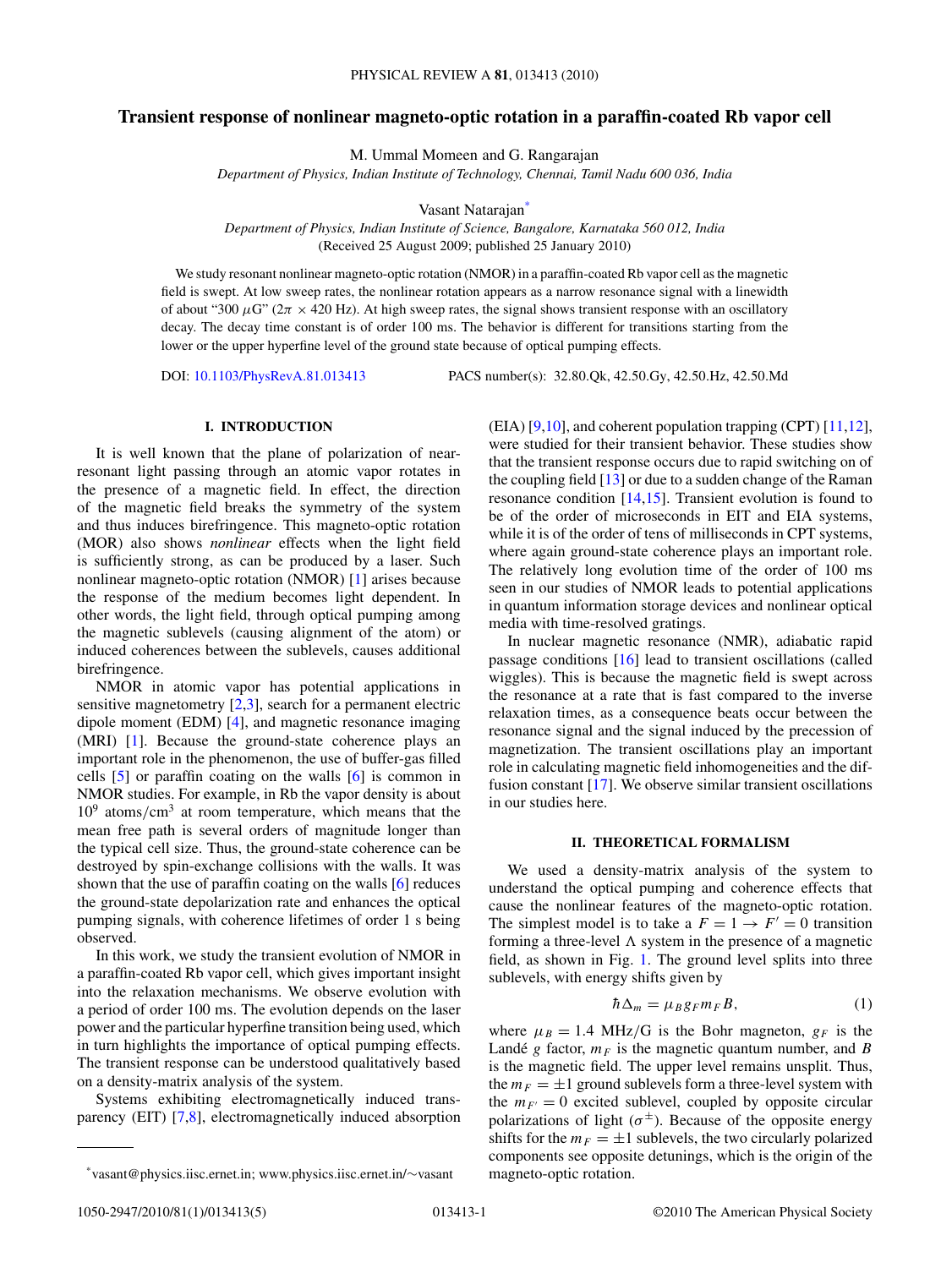<span id="page-1-0"></span>

FIG. 1. (Color online) Three-level  $\Lambda$  scheme for a  $F = 1 \rightarrow$  $F' = 0$  transition in the presence of a magnetic field.

The laser coupling the two levels is taken to have a Rabi frequency of  $\Omega$  (on resonance). The decay rate of the ground sublevels is  $\Gamma_{12}$ , while that of the upper level is  $\Gamma$ . Optical pumping into the ground sublevels is incorporated by taking a population pumping rate of  $n_0 \Gamma_{12}$  into each sublevel. The susceptibilities for the two circularly polarized components are related to the density-matrix elements as

$$
\chi^{+} = \frac{-2N\mu_{13}^{2}}{\hbar\epsilon_{0}\Omega}\tilde{\rho}_{13},
$$
  

$$
\chi^{-} = \frac{-2N\mu_{23}^{2}}{\hbar\epsilon_{0}\Omega}\tilde{\rho}_{23},
$$
 (2)

where *N* is the atomic density. The rotation of the angle of polarization is related to the difference in *refractive indices* for the two circularly polarized components. In a dilute vapor, where the refractive index is close to 1, this can be approximated as [\[18\]](#page-4-0)

$$
\phi = \pi k_p l \text{Re}(\chi^+ - \chi^-),\tag{3}
$$

where  $k_p$  is the probe wave vector and *l* is the total interaction length.

We studied the transient evolution of NMOR at a constant magnetic field of 100 mG. There are nine coupled densitymatrix equations, which we solved numerically as a function of time. The spontaneous decay rates are taken to be  $\Gamma =$  $2\pi \times 6$  MHz and  $\Gamma_{12} = 2\pi \times 0.1$  MHz and the pumping rate into each ground level is taken to be  $n_0 \Gamma_{12} = N \Gamma_{12}/2$ . The results for three Rabi frequencies are shown in Fig. 2. The evolution shows an oscillatory increase toward a steadystate value, with the frequency of oscillations increasing with the Rabi frequency.

In the experiments, the magnetic field is swept at different rates. It is difficult to simulate this situation since the field and therefore the energy shifts are changing with time. However, we will see later that transient oscillations occur at high sweep rates, similar to the oscillations seen in our simulation. The rotation rapidly builds up to a nonzero value and then saturates to the linear MOR value. At the Rabi frequency used in the experiment, the linear MOR value is close to zero so the



FIG. 2. (Color online) Calculated rotation for a  $F = 1 \rightarrow F' = 0$ transition as a function of time. The magnetic field is 100 mG.

rotation decays to zero. This behavior can be written in a qualitative manner as

$$
\phi = A \exp(-Ct) \cos(\alpha t + \xi) - B \exp(-Dt) \cos(\beta t + \gamma),\tag{4}
$$

where *A*, *B*, *C*, *D*,  $\alpha$ ,  $\xi$ ,  $\beta$ , and  $\gamma$  are constants that depend on the spontaneous decay rates, laser detuning, and the Zeeman shift. The total decay time constant is defined as

$$
\tau = 1/C + 1/D. \tag{5}
$$

## **III. EXPERIMENTAL SETUP**

The experimental schematic is shown in Fig. 3. The laser beams were derived from a home-built grating stabilized diode laser with a linewidth of 1 MHz [\[19\]](#page-4-0). It was locked to one of the hyperfine transitions of the  $D_2$  line of Rb using saturatedabsorption spectroscopy in a vapor cell. The measurements were done in a 25-mm diameter  $\times$  50-mm long paraffin-coated vapor cell containing a natural mixture of Rb. The cell was kept inside a three-layer magnetic shield [\[20\]](#page-4-0) that reduced the ambient fields to below 0.1 mG. The cell had an axial solenoid coil of dimensions 110-mm diameter by 360-mm length. The coil can produce fields up to 1 G, calibrated using a three-axis fluxgate magnetometer with 1 mG resolution. The field was



FIG. 3. (Color online) Schematic of the experiment. Figure labels: *λ/*2, halfwave retardation plate; polarizing beam splitter (PBS); photodiode (PD).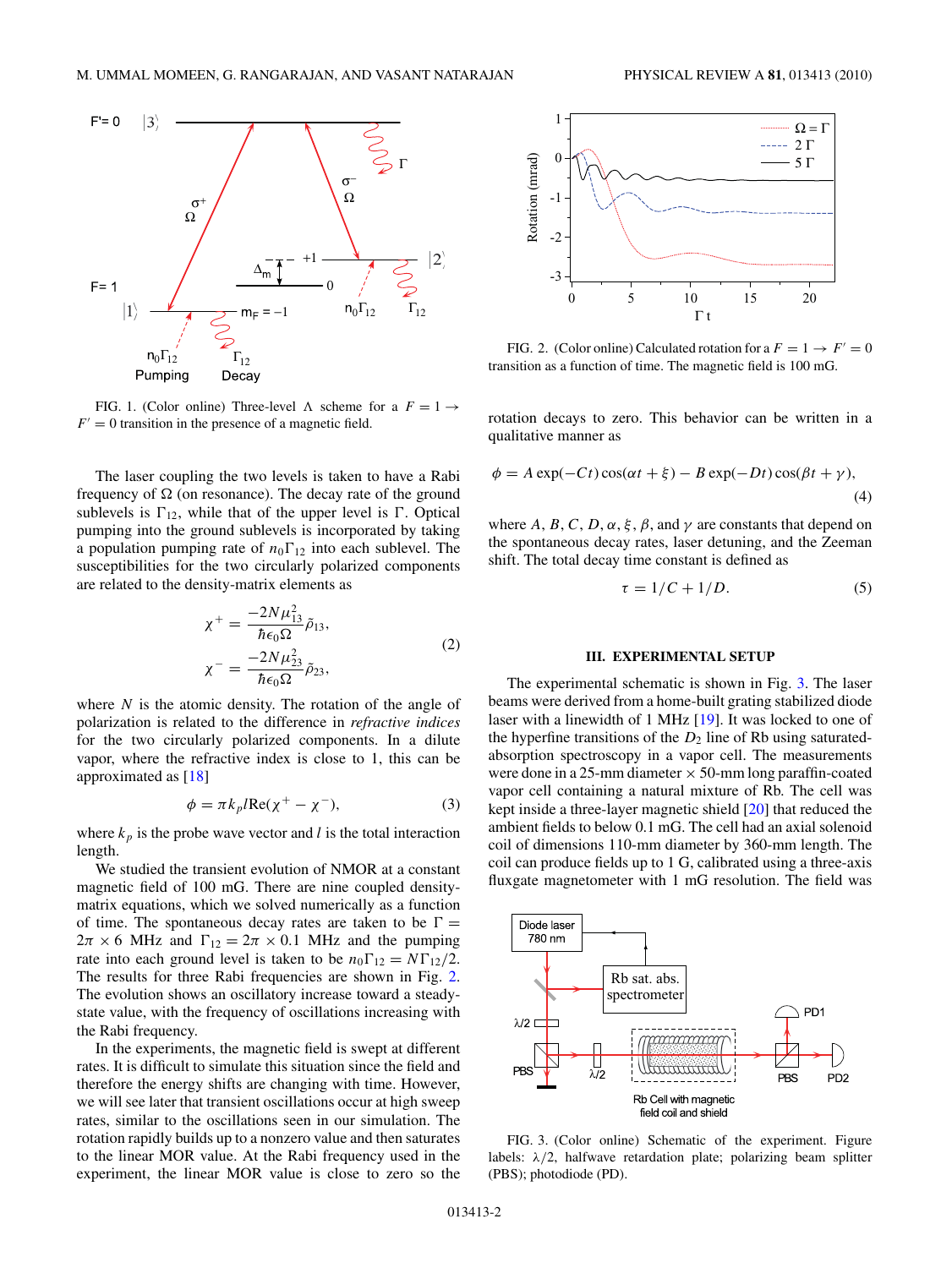<span id="page-2-0"></span>measured to be uniform to better than 1% over 100 mm (twice the cell length). The field was swept linearly using a function generator.

The laser beam in the experimental cell had a diameter of about 2 mm. The input was linearly polarized using a polarizing beamsplitter cube (PBS) and the output was split into its linear components again using a PBS. The two intensities,  $I_x$  and  $I_y$ , were made equal in the absence of a field (by adjusting the halfwave retardation plate in front of the cell). The rotation in the presence of a field was calculated from

$$
\phi = \frac{1}{2}\arcsin\frac{I_x - I_y}{I_x + I_y}.\tag{6}
$$

#### **IV. RESULTS AND DISCUSSION**

Resonant magneto-optic rotation in atomic vapor shows rapid variations even at magnetic fields of the order of mG. These rapid variations appear as resonances when the field is swept. Depending on the linewidth of the resonances they are classified as either *broad* or *narrow*. In general, linear MOR results in broad resonances and nonlinear MOR results in narrow resonances.

In this work we study the narrow NMOR resonances in Rb vapor. We measure NMOR in both isotopes of Rb, 85Rb and  $87Rb$ , and in each isotope for transitions starting from either the lower or the upper ground hyperfine level. Since the relative transition strengths, the optical pumping rates, and the collision cross-sections change in the four cases, the different cases give us insight into the importance of these mechanisms.

#### **A. NMOR for transitions from the lower hyperfine level**

The first set of measurements was done for transitions starting from the lower hyperfine level. For the experiments in <sup>87</sup>Rb, the laser was locked to the  $F = 1 \rightarrow F' = (1, 2)$ crossover resonance. The NMOR measurements were done at various magnetic field sweep rates and different laser powers. The laser power was relatively high, with a Rabi frequency of 1.5 to  $2\Gamma$ .

The narrow NMOR resonance seen when the field is swept at a slow rate of 0.8 mG*/*s is shown in Fig. 4(a). The high sensitivity (∼0.1 mG) and narrow linewidth (300 *µ*G) of the resonance make it ideally suited for sensitive magnetometry at low field strengths. The sweep rate is quasistatic and therefore the rotation can be used to measure direct current DC fields. Of course, the actual application to magnetometry will require proper calibration of the field for a given light intensity and atomic density in the cell [\[2\]](#page-4-0). But it should be possible to use this effect to measure fields of order 10  $\mu$ G.

The resonance seen in Fig.  $4(a)$  occurs due to two effects: (i) atoms that move away from the laser beam and have a coherent evolution longer than the transit time, and (ii) atoms returning into the interaction region of the beam after some spatial diffusion. Because the atoms spend most of the coherent evolution time outside the laser beam, the narrow resonances do not saturate with increasing laser power. By contrast, the broad resonances caused by linear MOR saturate at high laser power due to hole burning in the atomic velocity distribution.



FIG. 4. (Color online) NMOR in the <sup>87</sup>Rb,  $F = 1 \rightarrow F' = (1, 2)$ transition. (a) Narrow resonance with a linewidth of 300  $\mu$ G with a magnetic sweep rate of 0.8 mG/s and  $\Omega = 1.5\Gamma$ . (b) Transient oscillations occur when the sweep rate is increased. (c) The linewidth increases as the Rabi frequency is increased to  $2\Gamma$ .

In our measurements, the laser power was high enough to saturate the broad resonance.

When the sweep rate is increased above 1 mG*/*s, the NMOR resonance structure begins to change. From the two curves shown in Fig.  $4(b)$ , it can be seen that the narrow resonance gradually disappears and transient oscillations begin to appear. The rotation decays after the resonance. The linewidth also increases when the laser intensity is increased to  $2\Gamma$ , as shown in Fig.  $4(c)$ .

When the magnetic field sweep rate is further increased to 160 mG*/*s, the rotation shows an oscillatory decay, as shown in Fig. [5.](#page-3-0) Note that the field reaches a value of 100 mG, compared to the 2 mG in Fig. 4. The rotation appears to follow the theoretical behavior predicted by Eq. [\(4\)](#page-1-0). A curve fit of this equation to the measured rotation in Fig.  $5(a)$  (measured at a Rabi frequency of 1.5 $\Gamma$ ) fits the data well. All eight parameters in the equation are left as fit parameters. The best fit yields a time constant of 179*.*6 ms with a relative error of less than 1 part in 105. The spin-exchange rate for 87Rb is 0*.*5508 Hz [\[21\]](#page-4-0) and the Larmor precession frequency, defined as

$$
\nu_0 = \frac{g_s \mu_B B}{(2I+1)h},\tag{7}
$$

has a value of 69.950 kHz at 100 mG. Thus, the spin-exchange rate is slower than the Larmor precession frequency, which shows that spin-exchange relaxation plays an important role. When the laser intensity is increased to  $2\Gamma$ , the decay constant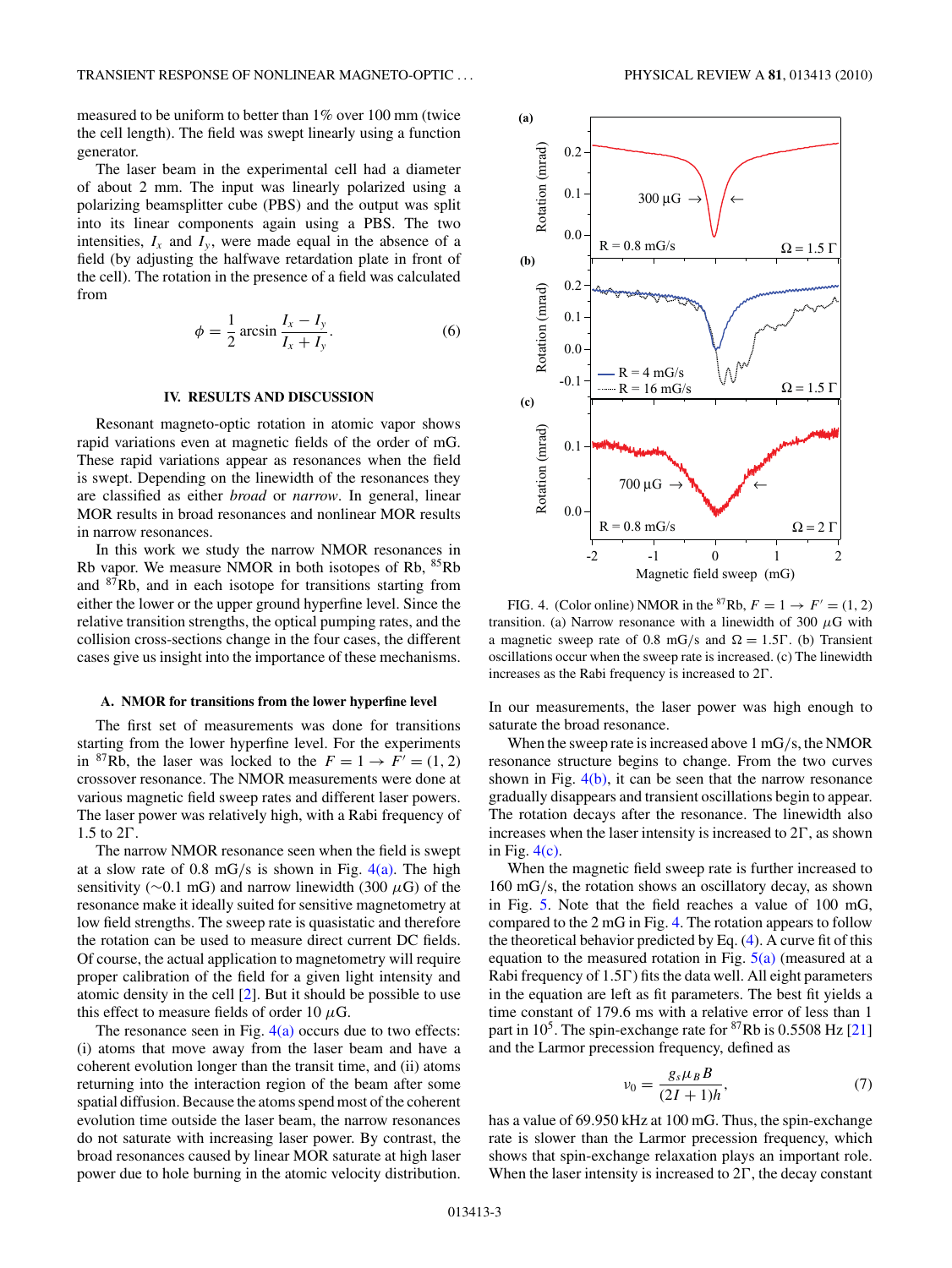<span id="page-3-0"></span>

FIG. 5. (Color online) Transient evolution of NMOR in the 87Rb,  $F = 1 \rightarrow F' = (1, 2)$  transition at a high sweep rate of 160 mG/s. (a) and (b) are for two values of the Rabi frequency. The open circles represent the measured rotation, while the solid lines are curve fits to Eq. [\(4\)](#page-1-0).

[Fig.  $5(b)$ ] increases to 286.9 ms. This is consistent with the increase in linewidth with laser intensity seen in Fig. [4.](#page-2-0)

The behavior in the other isotope,  ${}^{85}Rb$ , is similar. The results with the laser locked to the  $F = 2 \rightarrow F' = (2, 3)$ transition at a power of  $1.5\Gamma$  are shown in Fig. 6. There is a narrow resonance peak with a linewidth of 300  $\mu$ G when the sweep rate is 0.8 mG*/*s. When the sweep rate is increased to 160 mG*/*s, the rotation shows a characteristic oscillatory

decay. Equation [\(4\)](#page-1-0) describes the evolution quite well. A curve fit yields a time constant of 383.2 ms with a relative error of only  $3 \times 10^{-4}$ . The spin-exchange rate for <sup>85</sup>Rb is 0.5866 Hz [\[21\]](#page-4-0) and the Larmor precession frequency is 46.634 kHz at 100 mG. Thus, as in the case of  ${}^{87}Rb$ , the spin-exchange rate is slower than the Larmor precession frequency.

## **B. NMOR for transitions from the upper hyperfine level**

Figure 7 shows the results of NMOR in  $85Rb$  for transitions starting from the upper hyperfine level (i.e., with the laser locked to the  $F = 3 \rightarrow F' = 4$  transition). At low sweep rates, the rotation shown in Fig.  $7(a)$  has a resonance peak, but the linewidth is 850  $\mu$ G, which is almost three times larger than the corresponding linewidth for the lower level transitions. The underlying reason for this increase is that the dominant transition for this set is the closed transition  $F \to F + 1$  (i.e.,  $3 \rightarrow 4$ ), while it is  $F \rightarrow F - 1$  for the lower level set. Since there are more magnetic sublevels in the upper state, optical pumping redistributes the population into one of the stretched magnetic sublevels.

The transient decay at high sweep rates, shown in Fig. 7(b), is similar to that for the lower level transition. Equation [\(4\)](#page-1-0) models the decay reasonably well. A curve fit to this equation yields a decay time constant of 278 ms, but the relative error is quite large at 20%.

The behavior in <sup>87</sup>Rb for upper level transitions (with the laser on the  $F = 2 \rightarrow F' = 3$  transition) shows a similar increase in linewidth at low sweep rates. But, in this particular case, the broad resonance does not saturate and the broad and narrow resonances coexist. This causes further broadening of the linewidth and nonsaturation of the rotation at high fields. The oscillations are also not seen clearly.

 $Ω = 1.5$  Γ

0.1

**(a)**



Rotation (mrad) Rotation (mrad) 850 µG → ← 0.0  $R = 0.8$  mG/s  $-2$   $-1$  0 1 2 **(b)** 0.0 Rotation (mrad) Rotation (mrad) -0.1 -0.2 -0.3  $R = 160$  mG/s 20 40 60 80 Magnetic field sweep (mG)

FIG. 6. (Color online) NMOR in the <sup>85</sup>Rb,  $F = 2 \rightarrow F' = (2, 3)$ transition. (a) Narrow resonance peak when the sweep rate is 0.8 mG*/*s. (b) Transient evolution (open circles) when the sweep rate is increased to 160 mG*/*s. The solid line is a curve fit to extract the decay time constant.

FIG. 7. (Color online) NMOR in the <sup>85</sup>Rb,  $F = 3 \rightarrow F' = 4$ transition. (a) Resonance peak when the sweep rate is 0.8 mG*/*s. (b) Transient evolution (open circles) when the sweep rate is increased to 160 mG*/*s. The solid line is a curve fit to extract the decay time constant.